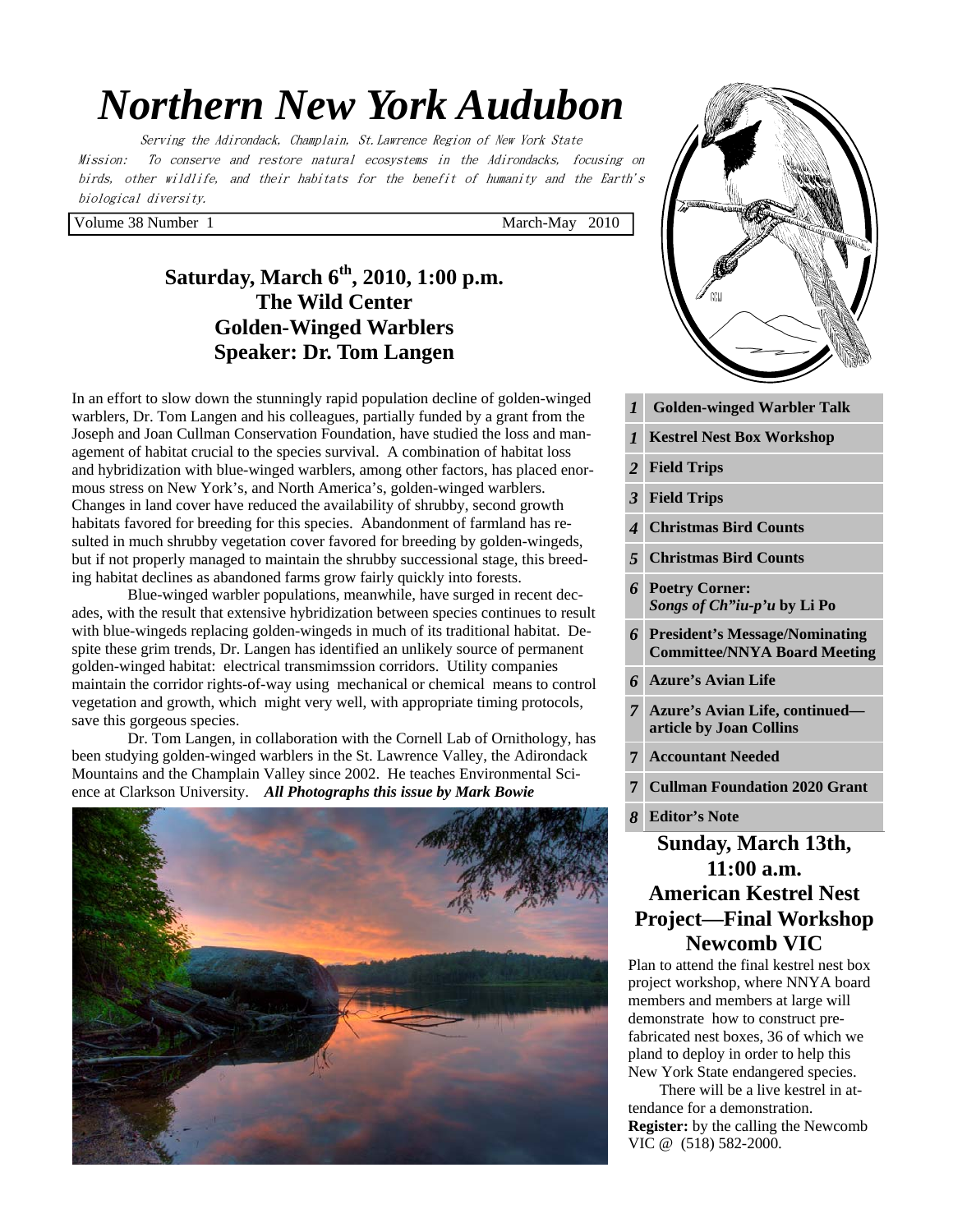**NNYA Northern New York Audubon, Inc.** 

#### **Board of Directors**

**Charlotte Demers President Newcomb (518) 582-2157 Larry Master, Ph.D Vice-President Lake Placid (518) 523-2214 Amy Freiman Treasurer Newcomb (518) 582-3655 John Thaxton Secretary Keene (518) 576-4232** 

 **John Brown** *Vermontville*  **Joan Clark** *Keeseville*  **Joan Collins** *Potsdam*   **Jorie Favreau, Ph.D** *Tupper Lake*  **Leah Filo** *Tupper Lake*  **Lee Harper** *Massena*   **Glenn Johnson** *Potsdam*   **Leslie Karasin** *Saranac Lake*  **Melanie McCormack** *Plattsburgh*   **Mary O'Dell** *Saranac Lake*   **Angelina Ross** *Canton*  **Peter O'Shea** *Fine*   **Mary Beth Warburton** *Potsdam*   **Eileen Wheeler** *Canton* 

**Northern New York Audubon Society, Inc. A chapter of National Audubon Society serving the Adirondack, Champlain and St. Lawrence regions of northern New York, including Clinton, Essex, Franklin, Hamilton and St. Lawrence counties.** 

*Correspondence and Membership Information* **Northern New York Audubon PO Box 488 Keene Valley, New York 12943-0488** 

**John Thaxton, Newsletter Editor PO Box 488 Keene Valley, NY 12943-0488** 

**NNYA Web Site: www.nnya.org Charlotte Demers, Web Master** 

*Northern New York Audubon Newsletter* **is published by Northern New York Audubon, Inc.** 

**Vol. 38 No. 1** 



## **Saturday, March 13, 2010 Late Winter Birds of the Adirondacks Bloomingdale Bog**

**Time:** 8:30-10:30 a.m. **Leader:** Brian McAllister **Registration:** Call the Paul Smth's VIC at (518) 327-3000 Directions will be given out at time of registration. This event is jointly sponsored with the Paul Smith's Visitor Interpretive Center.

## **Sunday, April 11, 2010 Ausable Marsh, Peru**

#### **Time:** 8 a.m.

**Location:** Meet at the parking area just before the campground entrance. **Leader**: Melanie McCormack

**Register** by calling Melanie at (518) 312-6123 or email mruddyduck@aol.com This location, where the Ausable River empties into Lake Champlain, is a great location to observe waterfowl and early spring migrants.

## **April or May, 2010 Spring Wildflowers & Early Migrants Indian Creek Nature Center, Canton**

**Time**: 9 a.m. to 11 a.m.

**Distance**: Under 1 mile on level terrain.

**Meet**: At the East End Entrance. Take Route 68 to Rensselaer Falls Road, and travel 2.5 miles – the East End Entrance will be on your left (there is a barn on the right).

**Hike Leader**: Peter O'Shea (315) 848-2178 *Call Peter in mid-April to find out trip date.* 

This trip is jointly sponsored by the Indian Creek Nature Center.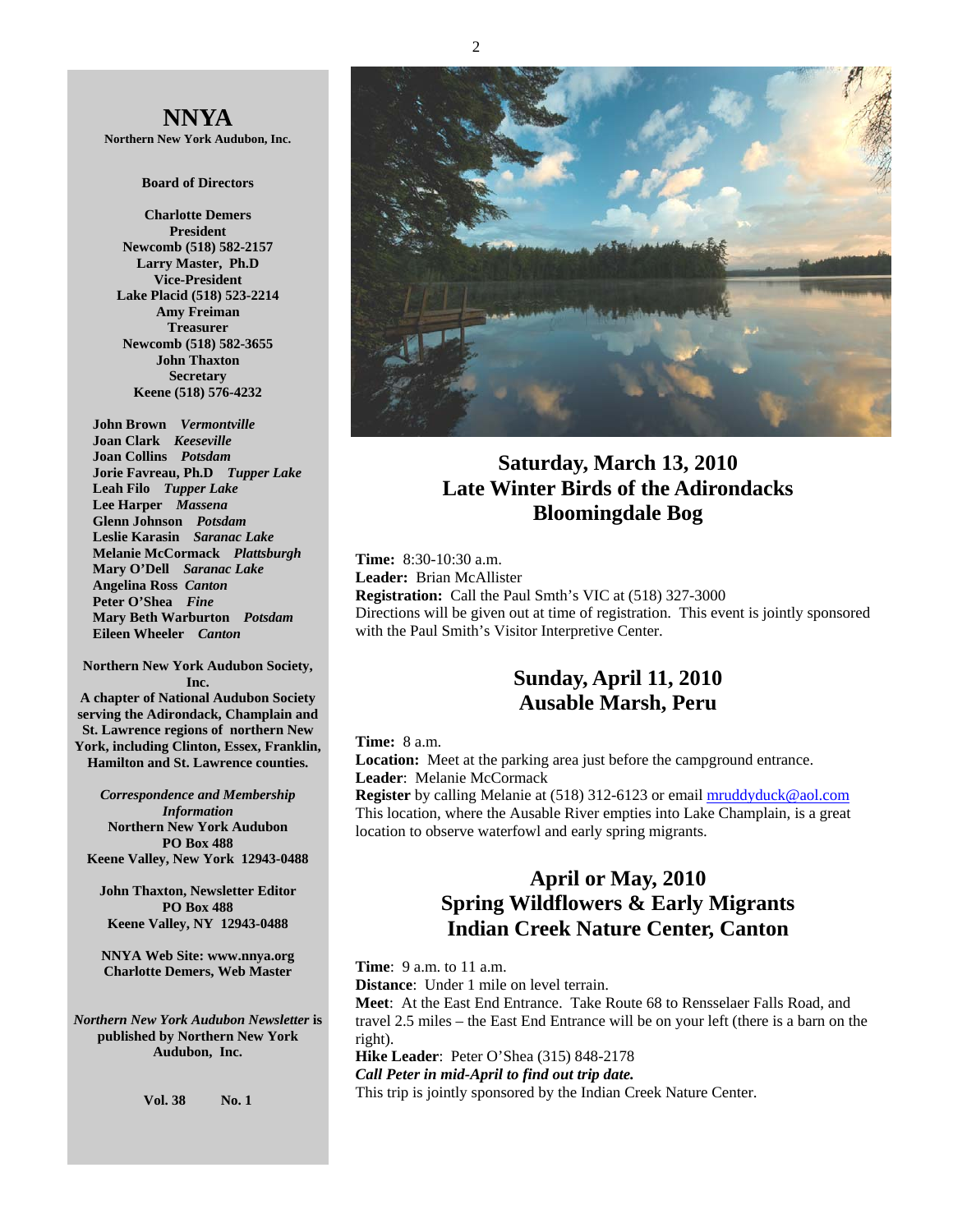## **Saturday May 1, 2010 Huntington Wildlife Forest, Newcomb**

**Time:** 9 a.m.

**Meet:** At the Adirondack Ecological Center, 6312 State Route 28N Newcomb, NY, approximately a mile west of the Newcomb VIC.

**Leader:** Charlotte Demers

**Bring**: Appropriate layers of apparel, water and insect repellent.

**Registration:** By sending an email to cdemers@frontiernet.net or calling

#### (518) 582-2157

**Description:** A beautiful 4 mile walk in the privately owned Huntington Wildlife Forest. We will be walking along a level dirt road that parallels a lovely marsh at the west end of Rich Lake. The walk continues to a small pond and includes both conifer and hardwood habitats. Plan on two to three hours of easy walking.

# **Saturday, May 8, 2010 Hulls Falls Road, Keene Valley**

Watch birds with Northern New York Audubon member Ruth Kuhfahl. On a previous year's May walk in this diverse habitat we found nesting Pine warblers, Solitary sandpiper and Indigo bunting. Jointly sponsored by the Hurricane Chapter of the Adirondack Mountain Club and Northern New York Audubon.

**Time:** 7:30 a.m.

**Leaders:** Ruth Kuhfahl and Pat & John Thaxton **Registration:** Call Ruth Kuhfahl at (518) 576-4699

# **Saturday, May 8, 2010 Point au Roche on Lake Champlain, Beekmantown**

**Time:** 8 a.m.

**Meet:** At the Nature Center entrance. **Leader:** Judy Heintz **Registration:** Call Judy at (518) 563-5273 or email

heintzjf@verizon.net

This field trip will precede the Eco Fair at Point au Roche which begins at 10 a.m. There will be tables, displays, workshops, and hikes at the Eco Fair.

# **Saturday, May 15, 2010 Breakfast with the Birds, Keene Valley**

**Description:** Join Pat and John Thaxton on the deck of their house in Keene for coffee, cake, fruit, juice and birds. **Directions:** From the intersection of Route 73 & 9N South (between Keene & Keene Valley), turn east towards Elizabethtown; go approximately 2 miles uphill to where the road levels and turn onto Baxter Mountain Lane (just beyond little yellow house) on right; go past Round Top Lane on left, pass a house on left as road levels, look for driveway on right, #84, and take it to the end.

**Registration:** Contact Pat & John Thaxton, 518.576.4232, or email JPThax5317@aol.com.

## **Sunday, May 16, 2010 Indian Creek Nature Center, Canton**

**Time:** 7 a.m. to 10 a.m.

**Distance:** Approximately 2 miles on level trails **Leaders:** Joan Collins and Mary Beth Warburton **Meet:** At the main parking area for Indian Creek Nature Center

**Register:** by calling Joan at (315) 261-4246 jecollins@twcny.rr.com or Mary Beth at (315) 268-0150 mbwarburton@verizon.net

Come enjoy a spring bird walk at Indian Creek Nature Center. Participants will view a wide variety of species on a hike through shrubland, marsh, wetland, and forest habitats along the Tower and Succession Trails. A spotting scope will be used to view birds on Lower Lake from the top of the observation tower. Bring binoculars!

This trip is jointly sponsored with Indian Creek Nature Center.

## **Saturday, May 22, 2010 Massawepie Mire, Colton**

#### **Time:** 7:00 a.m.

**Leaders:** Joan Collins, Eileen & Tom Wheeler **Register:** by calling Joan at (315) 261-4246 jecollins@twcny.rr.com or Eileen Wheeler (315) 386-2482 eiwheeler@yahoo.com.

Massawepie Mire is the largest bog (actually a fen!) in New York State. We will walk the old, level railroad bed (now a dirt road) for  $\sim$  4 miles round trip and visit the South Branch of the Grass River location near the trailhead. There will also be an optional 2 mile round-trip hike on the Mountaineer Trail along scenic Massawepie Lake in the afternoon. Boreal birds, bog plants, and scenic views will be our focus! This trip is jointly sponsored with the Laurentian Chapter of the Adirondack Mountain Club. In the event of inclement weather on May  $22<sup>nd</sup>$ , Sunday May  $23<sup>rd</sup>$  will be an alternate date for the field trip.

## **Tuesday, June 1, 2010 Pharaoh Lakes Wilderness Area**

#### **Time:** 6 a.m. (gasp)

**Meet:** At the trailhead parking lot on the south side of Rt. 74, 4 miles east of Schroon Lake Exit 28 on the Northway (Rt. 87). This spot is also 0.2 miles west of the entrance to Paradox Lake Campsite.

**Leaders:** Malinda & Glen Chapman

**Register:** Please contact Malinda & Glen in Ticonderoga at 518-585-9810 or chapamini@aol.com

Glen and Malinda Chapman will lead an early morning bird walk in the Pharaoh Lakes Wilderness area. They will follow the gentle Long Swing Trail through a variety of habitats under huge pine forests and along wetlands towards Crane Pond. Warblers and wildflowers await!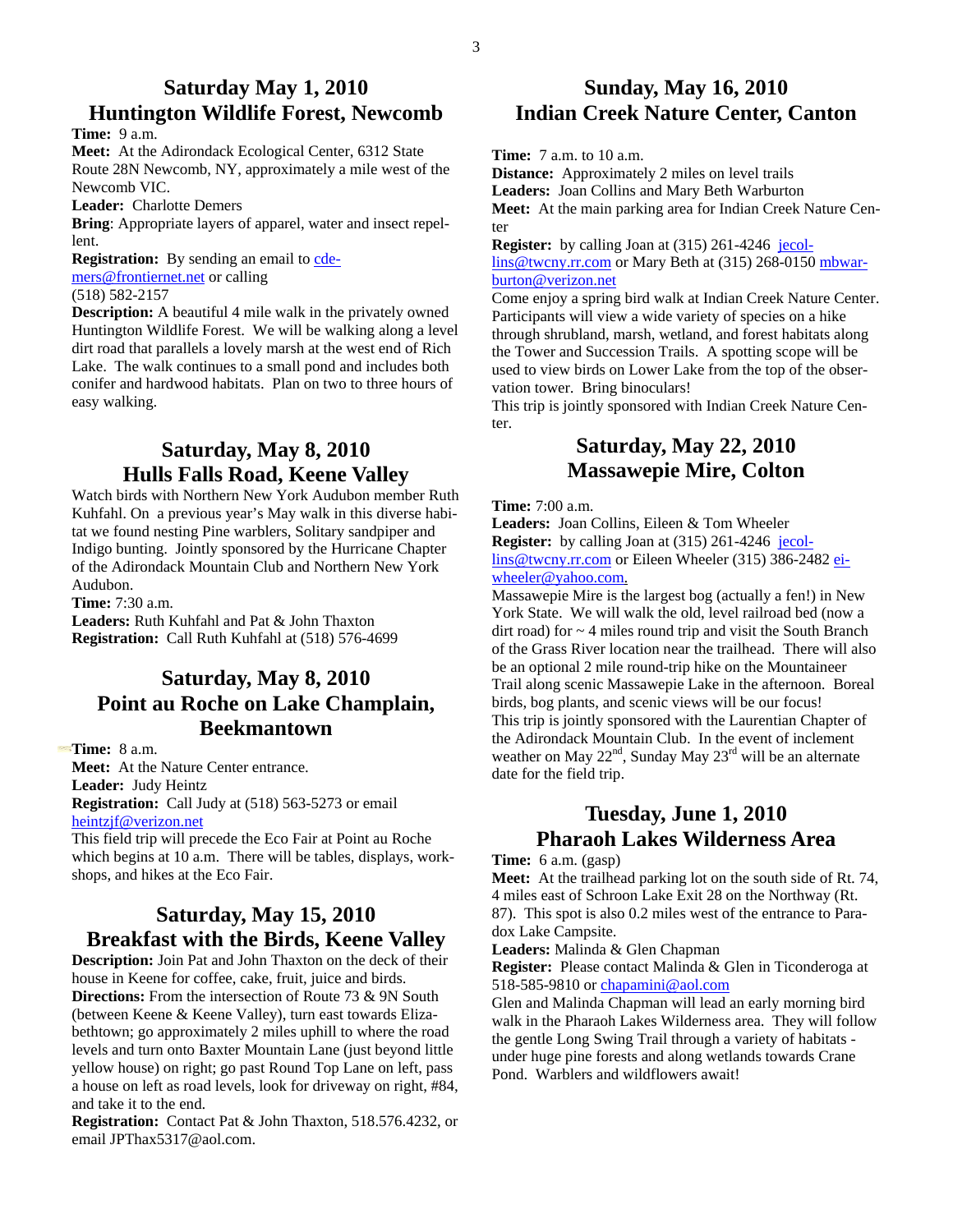## **2009 Christmas Bird Counts**

## **Elizabethtown CBC**

Elizabethtown NY – 44° 13' N 73° 36' W centered at Essex County courthouse. The 2009 count was held on Sunday December 20 from 4:30 a.m. to 4:15 p.m. Eighteen observers participated in the count for a total of 42.75 party-hours, covering 7.5 miles on foot, 351 miles by car and 3.5 miles on snowshoe. Weather was brisk with temperatures ranging from 0° F in the morning and warming to 24° F by the afternoon. There was a steady wind in the morning particularly in the open areas. Cloud cover ranged from mostly cloudy in the morning to clear by the afternoon. Snow cover ranged from a dusting in the wind swept areas to 12 inches in the more protected woodland areas. Still water was frozen while moving water was partly open. No precipitation on count day.

Canada Goose 136, Mallard 72, Ruffed Grouse 10, Wild Turkey 61, Bald Eagle 1, Cooper's Hawk 1, Northern Goshawk 1, Accipiter sp. 1, Red-tailed Hawk 8, Rough-legged Hawk 1, Rock Pigeon 36, Mourning Dove 116, Eastern Screech-Owl 1, Barred Owl 1, Belted Kingfisher 1, **Yellow-bellied Sapsucker 1**, Downy Woodpecker 35, Hairy Woodpecker 21, Northern Shrike 2, Blue Jay 312, American Crow 254, Common Raven 11, Black-capped Chickadee 433, Tufted Titmouse 19, Red-breasted Nuthatch 102, Whitebreasted Nuthatch 27, Brown Creeper 9, Golden-crowned Kinglet 10, American Robin 3, European Starling 102, Cedar Waxwing 18, American Tree Sparrow 77, **Field Sparrow 2**, White-throated Sparrow 1, Dark-eyed (Slate-colored) Junco 132, Snow Bunting 66, Northern Cardinal 16, Purple Finch 4, American Goldfinch 135, House Sparrow 52.

**Totals:** 40 species and 2294 individuals.

**Participants:** Becky Bosley, Robin Brown, Joan Collins, Una Carey-Creedon, Charlotte Demers, Denise Griffin, Megan Murphy, Dan Nickerson, Stan Oliva, Hank Stebbins, Nancy Slack, Carole Slatkin, Eric Teed, John Thaxton, Pat Thaxton, Eve Ticknor, Yvette Tillema, and Kathleen Wiley.

# **50th Ferrisburgh CBC**

Thirty-nine people took to the field to observe and count, with an additional two feeder counters. The day was clear but cold with winds building through the day, especially on the lake.

Common Loon 21, red-necked grebe 2, horned grebe 17, great blue heron 1, Canada goose 141, mallard 238, American black duck 42, common goldeneye 975, bufflehead 27, hooded merganser 55, common merganser 171, red-breasted merganser 1, redhead 1, wood duck 2, sharp-shinned hawk 1, Cooper's hawk 8, red-tailed hawk 57, rough-legged hawk 15, bald eagle 16, northern harrier 5, American Kestrel 2, peregrine falcon 3, ruffed grouse 3, ring-necked pheasant 2, wild turkey 967, great blackbacked gull 30, herring gull 40, ring-billed gull 378, Bonaparte's gull 1, rock pigeon 620, mourning dove 495, eastern screech owl 8, great horned owl 12, barred owl 1, long-eared owl 1, belted kingfisher 2, northern flicker 6, pileated woodpecker 9, hairy woodpecker 32, downy woodpecker 72, red-bellied woodpecker 11, northern shrike 2, blue jay 271, common raven 33, American crow 730, horned lark 438, black-chipped chickadee 664, tufted titmouse 112, white-breasted nuthatch 16, redbreasted nuthatch 16, brown creeper 8, Carolina wren 1,



American robin 183, eastern bluebird 19, hermit thrush 1, golden-crowned kinglet 11, European starling 1927, cedar waxwing 309, northern cardinal 152, darkeyed junco 214, American tree sparrow 433, whitethroated sparrow 5, song sparrow 3, Lapland longspur 1, snow bunting 1905, red-winged blackbird 6, brownheaded cowbird, purple finch 2, house finch 253, American goldfinch 423, house sparrow 922 .

**Totals:** 13,097 birds of 71 species. Both these are below our 10-year average (79 species and 18,500 birds).

**Highlights**: HERMIT THRUSH, REDHEAD, LONG-EARED OWL, and BONAPARTE'S GULL.

There was a general lack of winter finches – no pine siskins or redpolls for example. We missed northern mockingbird for the first time since 1983 (though we rarely see many). Waterfowl species numbers were down. The regulars appeared (though we did miss snow goose for the first time in seven years) – but there were fewer rarities – no scoters or scaup. Cooper's hawk numbers have been rising and this year's eight was exceeded only by last year's count of nine. On the other hand, we found only one sharp-shinned hawk, the lowest total since 1979. Kestrels returned after a three-year absence; and three peregrine falcons represent a high for the count. Gamebirds have been doing well. Our 367 wild turkey was the highest total in five years; pheasants made an appearance for the fourth straight year; and ruffed grouse returned after an absence last year, though their numbers (3) were still low. For the second straight year we had double digits (11) of red-bellied woodpeckers. Among more common birds, we saw the lowest chickadee total (664) since 1992; and European starlings (1927) since 1993. Highest brown-headed cowbird (40) total since 1975 fueled by 26 in the Dead Creek territory

## **Plattsburgh CBC**

2009 Christmas Bird Count summary for the Plattsburgh, NY/ VT (NYPL) circle  $44^039'N73^029'W$  as described in 1986 with the center at the former Plattsburgh Air Force Base. The 2009 count was held on Sunday, December 20, 2009 from 7:30 to 16:30 with temperatures ranging from 4 to  $12^0$ F under cloudy skies. The north to northwest winds reached more than 20mph near Lake Champlain, but were 6-10mph inland.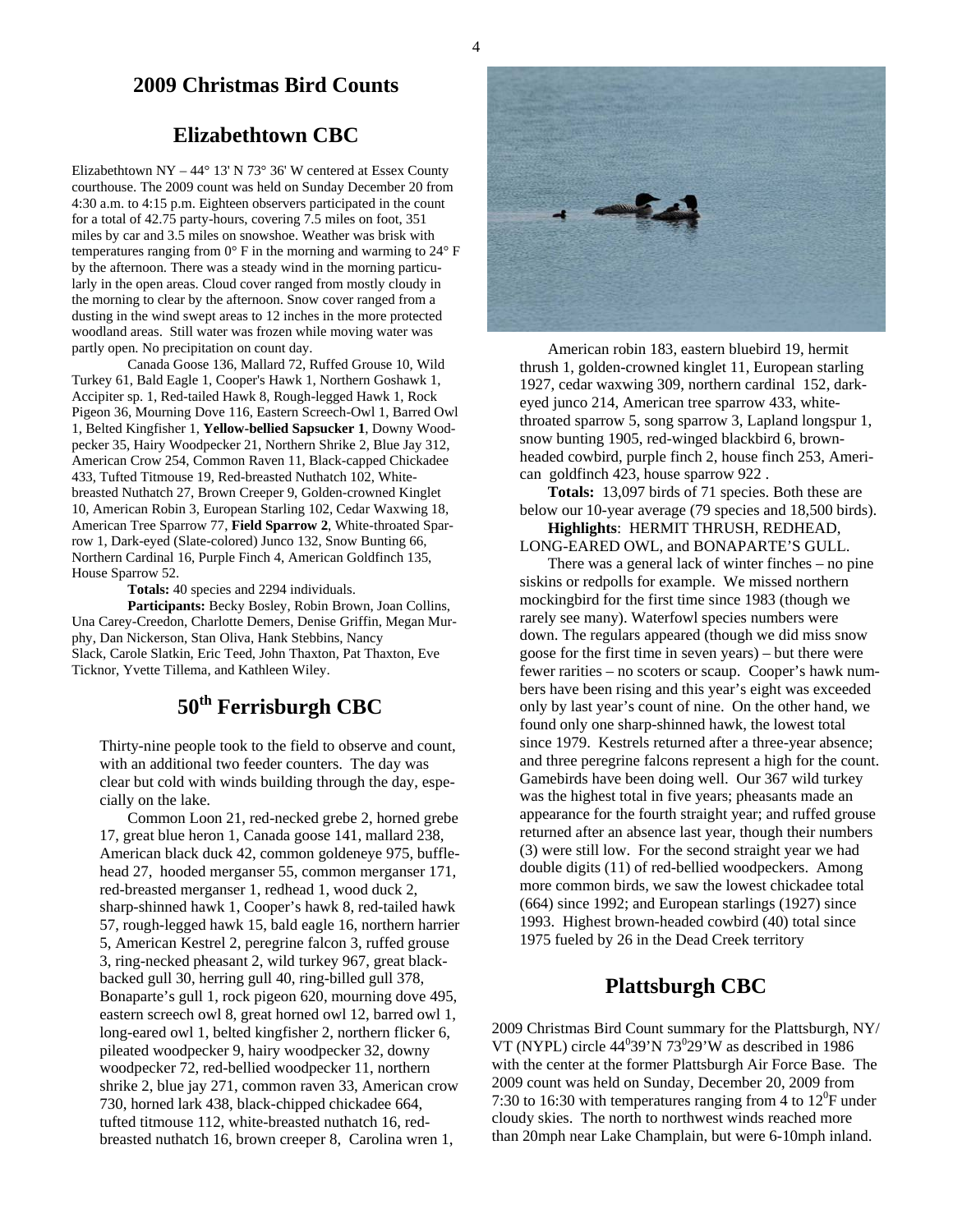31 field workers logged 60 party hours and a total of 622 miles of which 12.5 miles and 12.75 hours were on foot. The 17 feeder watchers spent 34 hours at feeders.

**Totals:** 57 species recorded and 10449 individuals. Snow Goose 1, Canada Goose 185, American Black Duck 10, Mallard 646, Bufflehead 2, Common Goldeneye 594, Hooded Merganser 1, Common Merganser 384, Ringnecked Pheasant 2, Ruffed Grouse 6, Wild Turkey 61, Common Loon 2, Red-throated Loon 1, loon species 1, Horned Grebe 3 Great Blue Heron 2, Northern Harrier 1, Sharpshinned Hawk 2, Cooper's Hawk 3, Northern Goshawk 1, Red-tailed Hawk 18, Rough-legged Hawk 2, Ring-billed Gull 145, Herring Gull 82, Great-blackbacked Gull 31, Rock Pigeon 730, Mourning Dove 263, Eastern Screech Owl 1, Downy Woodpecker 73, Hairy Woodpecker 38, Pileated Woodpecker 8, Yellow-bellied Sapsucker 1, Blue Jay 221, American Crow 3753, Common Raven 4, Horned Lark 67, Black-capped Chickadee 583, Tufted Titmouse 23, Redbreasted Nuthatch 20, White-breasted Nuthatch 60, Brown Creeper 3, House Wren 1, Golden-crowned Kinglet 2, Eastern Bluebird 7, American Robin 24, Northern Mockingbird 1, European Starling 671, Cedar Waxwing 24, American Tree Sparrow 131, White-throated Sparrow 1, Dark-eyed Junco 291, Snow Bunting 307, Northern Cardinal 108, Red-winged Blackbird 5, Brown-headed Cowbird 36, House Finch 46, American Goldfinch 566, House Sparrow 194

 **Participants:** were Derek Allan, Tom Armstrong, Helen Booth, Bob Booth, John Brown, Gwen Cateenwalla, Jim Cayea, Joy Cayea, Joan Clark, Mike DiNunzio, Julie Dumas, Keitha Farney, Melissa Hart, Holland Fitts, Liz Fitts, Cornelia Forrence, Jan Forsman, Evelyn Fuller, Peter Galvani, Judith Heintz, Euclid Jones, Harold Klein, Bill Krueger, Linda LaPan, Julie Lattrell, Liz Laundrie, Larry Master, Melanie McCormack, Brian McAllister, Janet Mihuc, Charlie Mitchell, Nancy Olsen, Carol Pinney, Jeffrery Rose, Mary Roden-Tice Ingeborg Sapp, Michelle Snyder, Janet Stein, Gary Sturgis, Irma Teittinen, Saana Teittinen-Gordon, Bill Teter, Nora Teter, Steve Tice, Lynn Valenti, Amy Valentine, Dan Vogt, Katie White. **—Judy Heintz**

#### **54th SARANAC LAKE CBC**

**Saranac Lake, N.Y.** - 44°19'0'N 74°04'23"W, mostly as described 1976, but center 1.2 miles NNE of e. jct. Rt. 86 & Old Ray Brook Rd., Ray Brook and adjusted very slightly (a few seconds) in 2007 to be more precise (using Google Earth). Jan. 2, 2010; 4:30 am to 4:30 pm. Temp. 5° to 25°F. Wind W 2-9 mph. Snow depth 8-10 in. Still water frozen. Moving water partly open. A.M.: cloudy, light snow. PM: cloudy, light snow. Observers: 26 in field in 13-15 parties (non-owling), plus 4 at feeders. Time and Distance: 12 hours at feeders; 3 hours and 25 miles owling. Total party-hours 86.25 and party-miles 375: 30.5 hours and 24.5 miles on foot, 36.25 hours and 325.5 miles by car, 13 hours and 17 miles by XC-skis, 6.5 hours and 8 miles by snowshoes.

 **Canada Goose 1**; Am. Black Duck 8; Mallard 259; Hooded Merganser 1; Ruffed Grouse 8; Wild Turkey 51; Bald Eagle cw; **Falcon sp 1**; Rock Pigeon 108; Mourning Dove 72; Barred Owl 2; Downy Woodpecker 23; Hairy Woodpecker 27; Black-backed Woodpecker 2; Pileated Woodpecker 5; Gray Jay 5; Blue Jay 156; Am. Crow 121; Com. Raven 33; Black-capped Chickadee 592; Boreal Chickadee 4; Redbreasted Nuthatch 76; White-breasted Nuthatch 21; Brown Creeper 2; Golden-crowned Kinglet 22; **Ruby-crowned Kinglet 2**; European Starling 87; American Tree Sparrow cw; White-throated Sparrow 1; Dark-eyed (Slate-colored) Junco 32; Snow Bunting 50; Northern Cardinal 12; Purple Finch 25; Pine Siskin cw; American Goldfinch 932; Evening Grosbeak 72; House Sparrow 14.

**Total:** 34 species; 2827 individuals.

 **Participants:** John Brown, David Buckley, Shelly Cihan, Joan Collins, Ed Grant, Audrey Hyson, Penny Jacques, Debbie and Ed and Ned and Tassie Kanze, Leslie Karasin, Steve Langdon, Linda LaPan, John Marshall, Larry Master (compiler), Brian McAllister, Matt Medler, Sean O'Brien, Mary O'Dell, Carol Pinney, Liz Resseguie, Nina and Bill Schoch, Pat and John Thaxton, Eileen and Tom Wheeler.

Numbers of species seen were the lowest in two decades, perhaps due to a combination of weather on count day, the bitter cold temperatures in the weeks preceding the count, the near absence of conifer mast, the absence of a flight year for redpolls or waxwings, and/or poor reproductive success last summer for local residents due to the cold and rainy summer weather. Nonetheless, 31 intrepid field observers managed to find 2827 individuals of 34 species. Highlights include a 2 Ruby-crowned Kinglets, a Canada Goose, an unidentified falcon (Merlin or Kestrel), 2 Black-backed Woodpeckers, and 932 American Goldfinches (second highest total ever). Ruby-crowned Kinglets have never been observed previously in the 54 years of this count but two were well seen on count day by two different observers. Debbie Kanze singlehandedly added the three "count period" (three days on either side of count day) birds: Bald Eagle, Tree Sparrow, and Pine Siskin.

Many thanks to all the dedicated participants on this year's count. Next year's count is scheduled for Sunday, January 2, 2011. See you then I hope. **—Larry Master** 

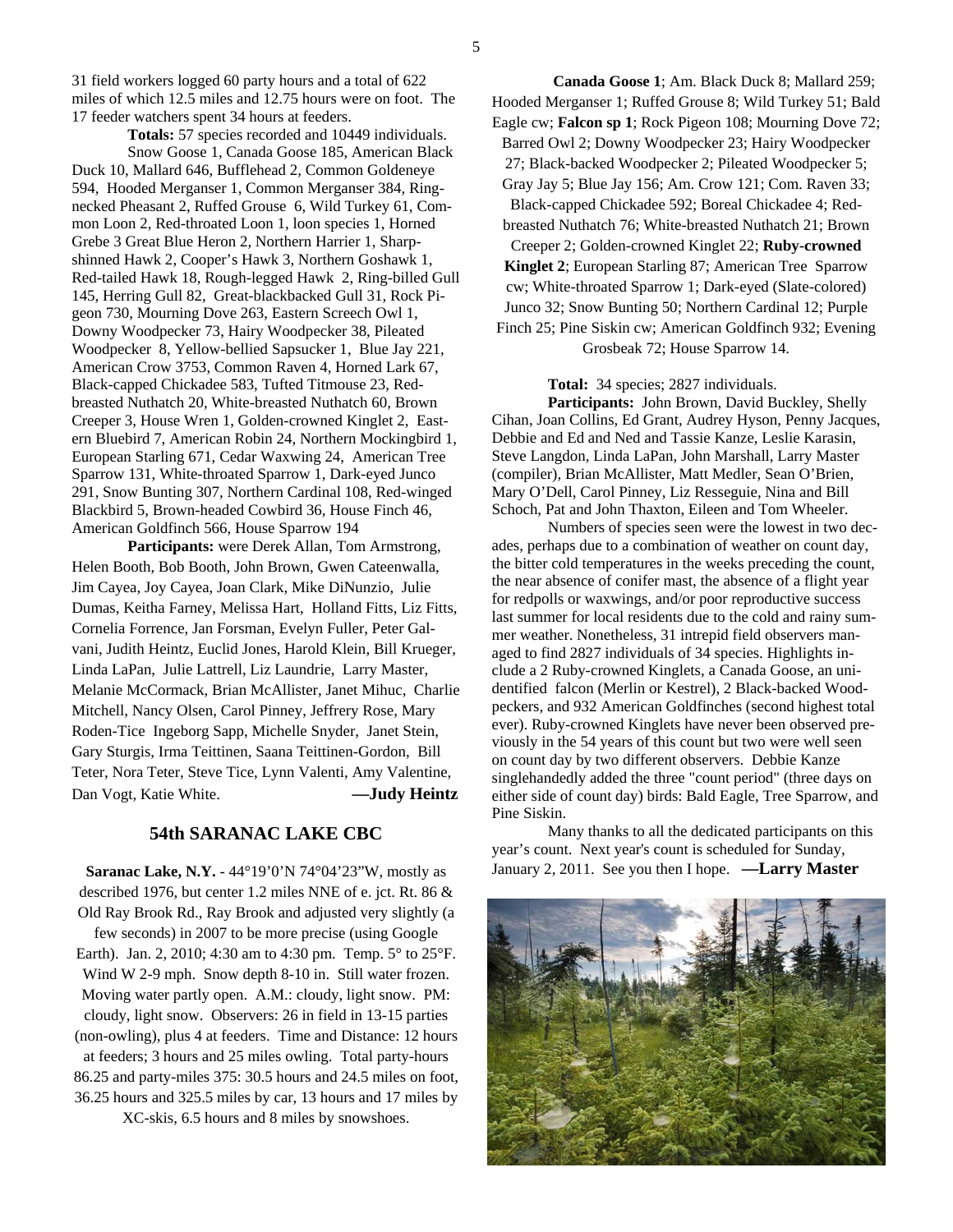## **Poetry Corner**

Songs of Ch'iu-p'u, Three Selections I

Ch'iu-p'u teems with white gibbons; They leap and bounce like flying snow. They tug and pull their young hanging from the branches, Come down to drink and play with moon in the water. II

How like a bolt of white silk is this water, Turning the earth into a flattened sky! But I would rather seize this moonlit night, To board a wine-boat and view the flowers.

III

The furnace fire lights up earth and sky, Red sparks fly pell-mell into purple smoke, Young men's faces are flushed in the moonlit night, And a song reverberates in the cold river.

**—Li Po** 

## **President's Message**

On behalf of all the members of Northern New York Audubon, a big "Thank You" to Board of Directors' member John Thaxton, who has been doing double duty as both Newsletter Editor and Secretary to the Board. John will be stepping down as Secretary after completing his three year term. Luckily he will stay on as a board member and continue to edit the newsletter.

 And another big "Thank You" to all the people who participated in the Christmas Bird Counts this year. Reports have it that everyone had a good time during their outing and some great birds were seen, including some new species for some circles.

 Save the date: Saturday, July 24th, 2010. NNYA will be having its annual outing and meeting at Heaven Hill Farm in Lake Placid. The next newsletter will have more details, but a day of birding in farm fields and upland hardwoods is planned along with an afternoon outing to Henry's Woods. **—Charlotte Demers**

#### **Nominating Committee**

The nominating committee is pleased to present the following slate for the officers and new members to the Board of Directors. Voting for the slate will be at the NNYA booth at the Great Adirondack Birding Celebration at the Paul Smiths VIC on June  $5^{th}$ , 2010 at 1:00 p.m.

#### **Officers**

President: Charlotte Demers (2010-2013) Treasurer: Amy Freiman (2010-2013) Recording and Corresponding Secretary: Mary O'Dell (2010- 2013)

#### **Directors**

Brian McCallister, Kathleen Wiley, Pat Thaxton

## **NNYA Board Meeting Saturday, March 6, 2020, 10:30 a.m. The Wild Center**



## **Azure's Avian Life**

Gazing out from the lonely summit of Azure Mountain, gives one a feeling of being on an isolated island overlooking a vast sea of wilderness. It is a magnificent vantage point for viewing the High Peaks to the southeast and out across the St. Lawrence Valley into Canada to the northwest. This remote peak with spectacular cliffs, located in the northwest section of the Adirondack Park, is a wonderful place to observe avian life. It is the wide variety of habitats that are encountered both on the drive along Blue Mountain Road, and on the hike up Azure Mountain's trail, that leaves birders with a long list of observed species.

 Beginning in mid-April, warbler species, the colorful "butterflies" of the bird world, begin to return to their nesting areas. By late May, nineteen warbler species can be observed by stopping at wetland areas along Blue Mountain Road, coupled with the hike up Azure Mountain. One of the most beloved warbler species is the Mourning Warbler. It can be found on the side of the mountain above the stream crossing. In the same tangled habitat, Chestnut-sided Warblers, and the gorgeous Indigo Bunting, can also be observed. On a June climb up Azure in 2007, I was surprised to find that the small patch of spruce-fir habitat to the west of the tower was enough to support several high elevation Blackpoll Warblers. This species is a champion migrant that launches from northeastern North American in the fall and makes a nearly 4-day non-stop journey over the Atlantic Ocean to South America!

 The boreal habitat at the parking lot is quite a contrast from the predominantly deciduous habitat encountered during most of the climb to the summit. Black-backed Woodpeckers can be observed foraging in the conifers along the parking area in addition to Blue-headed Vireos, Red-breasted Nuthatches, Golden-crowned Kinglets, Magnolia Warblers, and usnea-draped conifers attract Northern Parula. The boreal habitat at the trailhead also attracts finches. On a snowshoe climb of Azure in January 2006, I heard the sweet voice of a lovely Pine Grosbeak perched at the top of one of the tall spruces as I stepped out of the car. Pine Grosbeaks nest to our north, and they are one of several finch species that often "irrupt" in large numbers into our area for food during winter.

 After leaving the boreal area for the trail, there is a dramatic change of habitat. A marshy area is traversed and leads into primarily deciduous forest, home to many woodpecker, flycatcher, vireo, warbler, and sparrow species. Barred Owls can occasionally be heard vocalizing during the day. The "engine-starting" sound of the Ruffed Grouse can be heard at any time of year. The summit area is attractive to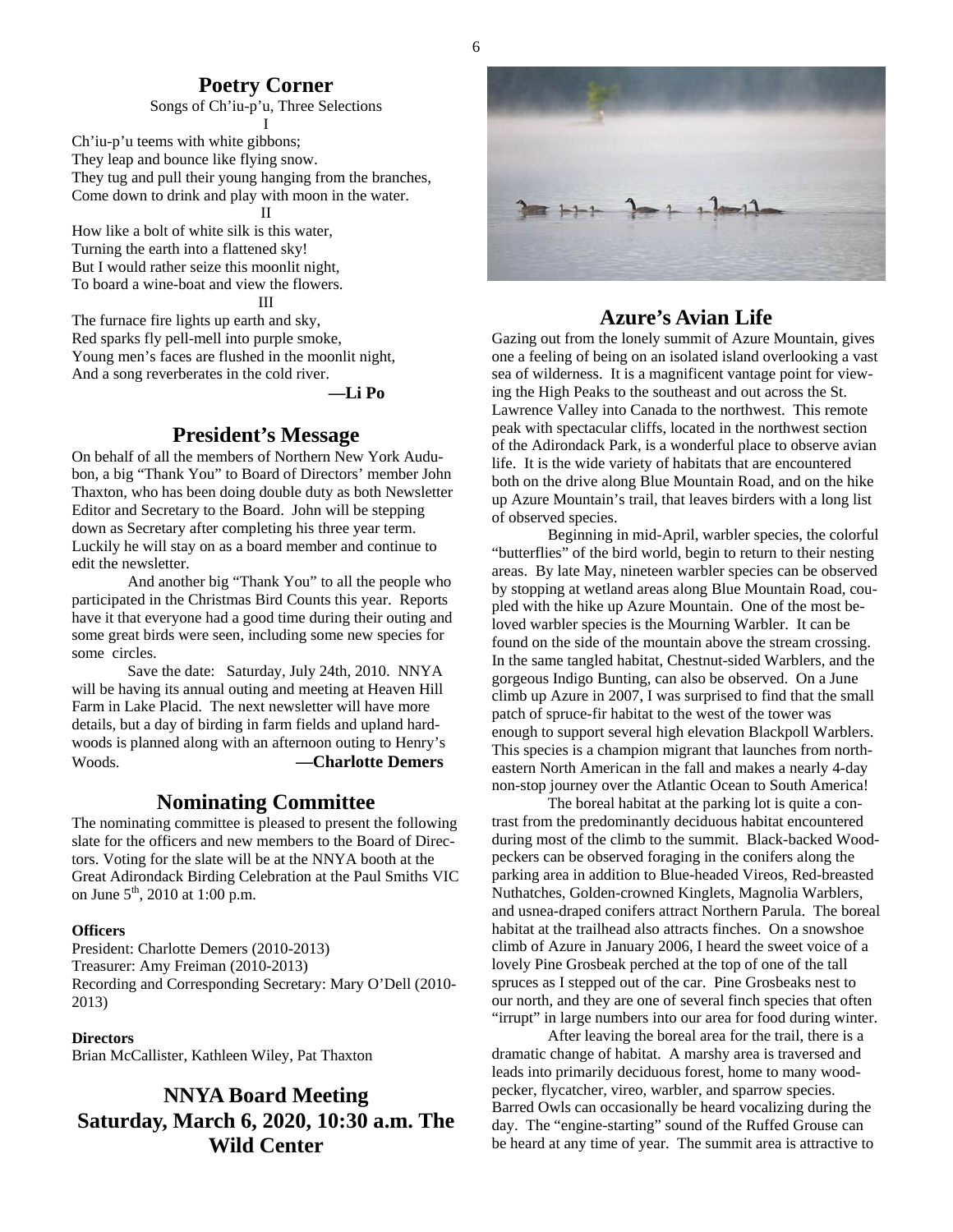Cedar Waxwings, White-throated Sparrows ("mascot of the north"), and Dark-eyed Juncos.

 The shear cliffs off Azure's south side provide nesting habitat for Turkey Vultures, Peregrine Falcons, and Common Ravens. The piercing scream of a juvenile Common Raven can be an unforgettable experience! The summit of Azure is known to be a terrific location to observe migrating raptors throughout the fall, particularly on the northwest winds that blow following the passage of a cold front. Over the years, I have observed fourteen raptor species from Azure's peak, including Golden Eagles which are mid-to-late fall migrants. While on the summit in October 2007, an immature Golden Eagle suddenly appeared at eye level as it lazily rode a thermal up the southern cliff wall. It soared over me, and then headed on a direct line southeast toward the High Peaks. On this same outing, two American Pipits made a stop on the rocky summit during their trip south from the tundra.

 Avian life on Azure is exciting year-round and there are always wonderful surprises on the journey.

 **—Joan Collins** 



#### **Accountant Needed**

NNYA is in need of an experience accountant to help with the filing of several tax related documents and to evaluate our system of keeping and maintaining records, reconciling income and disbursements, etc. If you think you could help contact Treasurer Amy Freiman @ nisseq@aol.com.

## **The 2010 Joseph and Joan Cullman Conservation Foundation Grant**

I feel exhilarated, proud and profoundly optimistic to announce that the Joseph and Joan Cullman Conservation Foundation, despite the ongoing lackluster economic environment, renewed their support for NNYA with a grant of \$10,000 for 2010.

 The president of the Cullman Foundation explained to me the nature of their recession-proof generosity: "Mr. & Mrs. Cullman instructed the Directors of this foundation to distribute nine percent of its endowment annually, which is aboveand-beyond the five percent mandated by the IRS. While many foundations have cut back their grantmaking during the 2008 and 2009 economic downturn, the Cullman's foresight and generosity has allowed us to continue our ongoing support of deserving organizations, such as yours, during these challenging times."

 A board member hand wrote on the letter accompanying the check: "Keep up the great work!"

 The grant represents a mandate for NNYA to continue our work in Adirondack conservation, education and research.

 This refunding amounts to a major vote of confidence in NNYA's ability to identify crucial conservation initiatives at the grass roots level, where we interact and partner with organizations as diverse as the Adirondack Visitor Interpretive Centers in Paul Smiths and Newcomb, The Wildlife Conservation Society, The Wild Center, The Adirondack Loon Project, The Nature Conservancy, The New York Department of Environmental Conservation, The American Association of Wildlife Rehabilitators, Saranac Middle School and Elizabethtown/Lewis Central School district.

 NNYA shares with the Joseph and Joan Cullman Conservation Foundation an ardent desire to preserve, promote and protect the Adirondacks through on the ground, real time, conservation, education and research.

 The NNYA Board of Directors administers this grant on a completely volunteer basis—no meals, no junkets, no reimbursed expenses.

**For grant applications contact: Amy Freiman @nisseq@aol.com, or visit the NNYA web site: www.nnya.org.** 

**—John Thaxton**